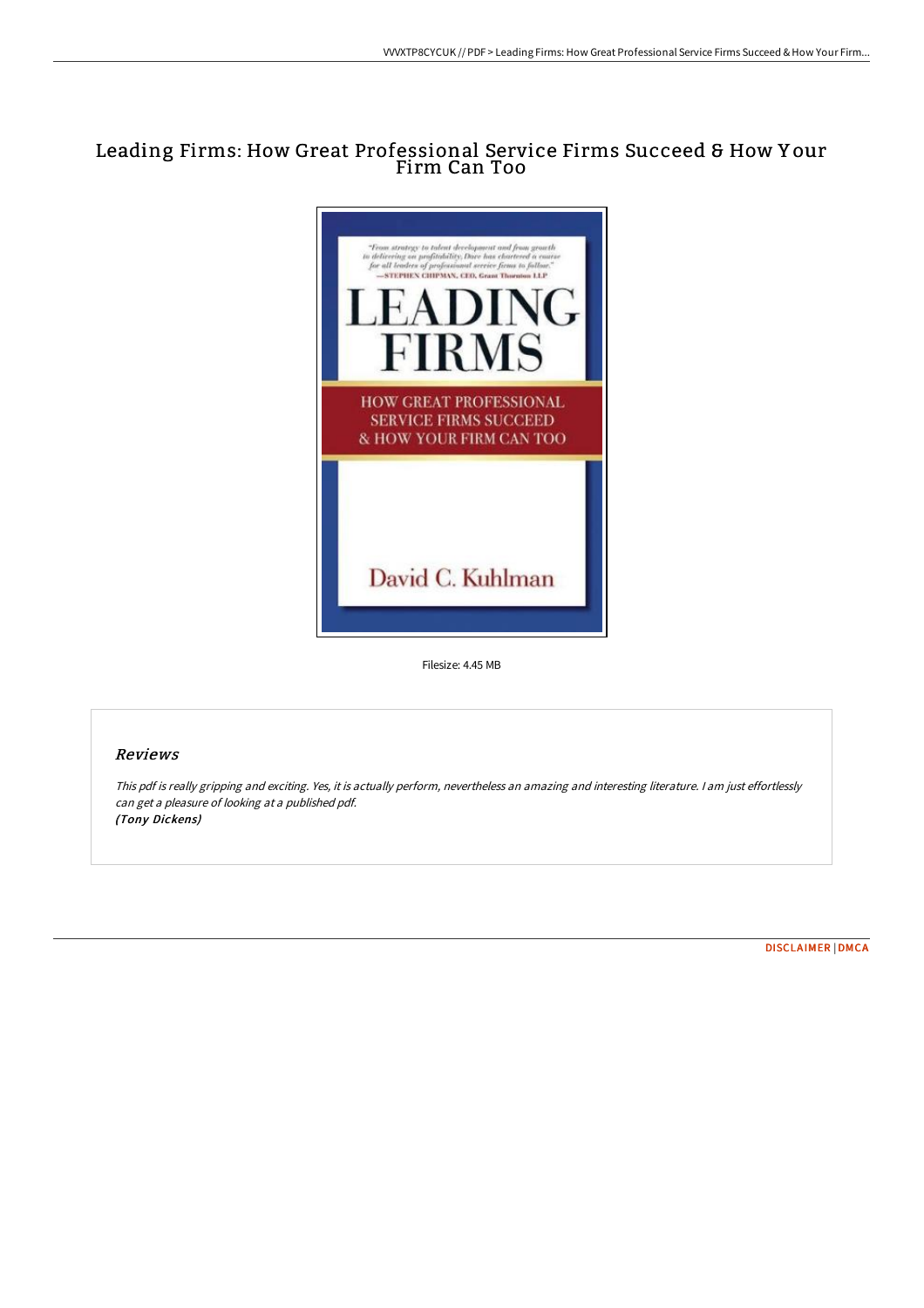### LEADING FIRMS: HOW GREAT PROFESSIONAL SERVICE FIRMS SUCCEED & HOW YOUR FIRM CAN TOO



To get Leading Firms: How Great Professional Service Firms Succeed & How Your Firm Can Too PDF, make sure you follow the button under and download the file or get access to additional information that are related to LEADING FIRMS: HOW GREAT PROFESSIONAL SERVICE FIRMS SUCCEED & HOW YOUR FIRM CAN TOO book.

Select Books Inc. Paperback. Book Condition: new. BRAND NEW, Leading Firms: How Great Professional Service Firms Succeed & How Your Firm Can Too, David C. Kuhlman, Leading a professional service firm is difficult enough in good times, and it is all the more risky in difficult ones. In this book David Kuhlman, a highly respected management consultant to many of the worlds top firms, gives an informed view on how those in professional services can achieve the same success as best-in-class firms. Most businesses claim that people are their most important asset, but Kuhlman explains that professional service firms are unique because their entire value chain consists of people who must differentiate themselves from competitors who often offer the same product in similar ways with near-identical messaging. From the authors examination of why its more difficult to implement change than in a traditional business, to his analysis of the challenges of rising above the competition, he offers a comprehensive guide to the special dynamics of the professional services firm. Kuhlman covers in striking detail the aspects of the daily dealing with clients and markets as well as the planning and implementation of long-term strategy that leading a firm requires. This book is divided into three parts. The first lays out foundations of success for any firm; this includes developing an effective strategy and also delivering consistent revenue, maintaining quality and maintaining profitability. The second section puts a strong focus on the capabilities that great firms possess as opposed to firms that are just merely good. This includes managing talent, delivering growth, and establishing brand synergy. The last part is about the practices and values necessary to develop a high-performing culture of professionals, one that continually nourishes the growth of superior talent while successfully managing client relationships and expectations. Leading Firms...

Read Leading Firms: How Great [Professional](http://albedo.media/leading-firms-how-great-professional-service-fir.html) Service Firms Succeed & How Your Firm Can Too Online B Download PDF Leading Firms: How Great [Professional](http://albedo.media/leading-firms-how-great-professional-service-fir.html) Service Firms Succeed & How Your Firm Can Too